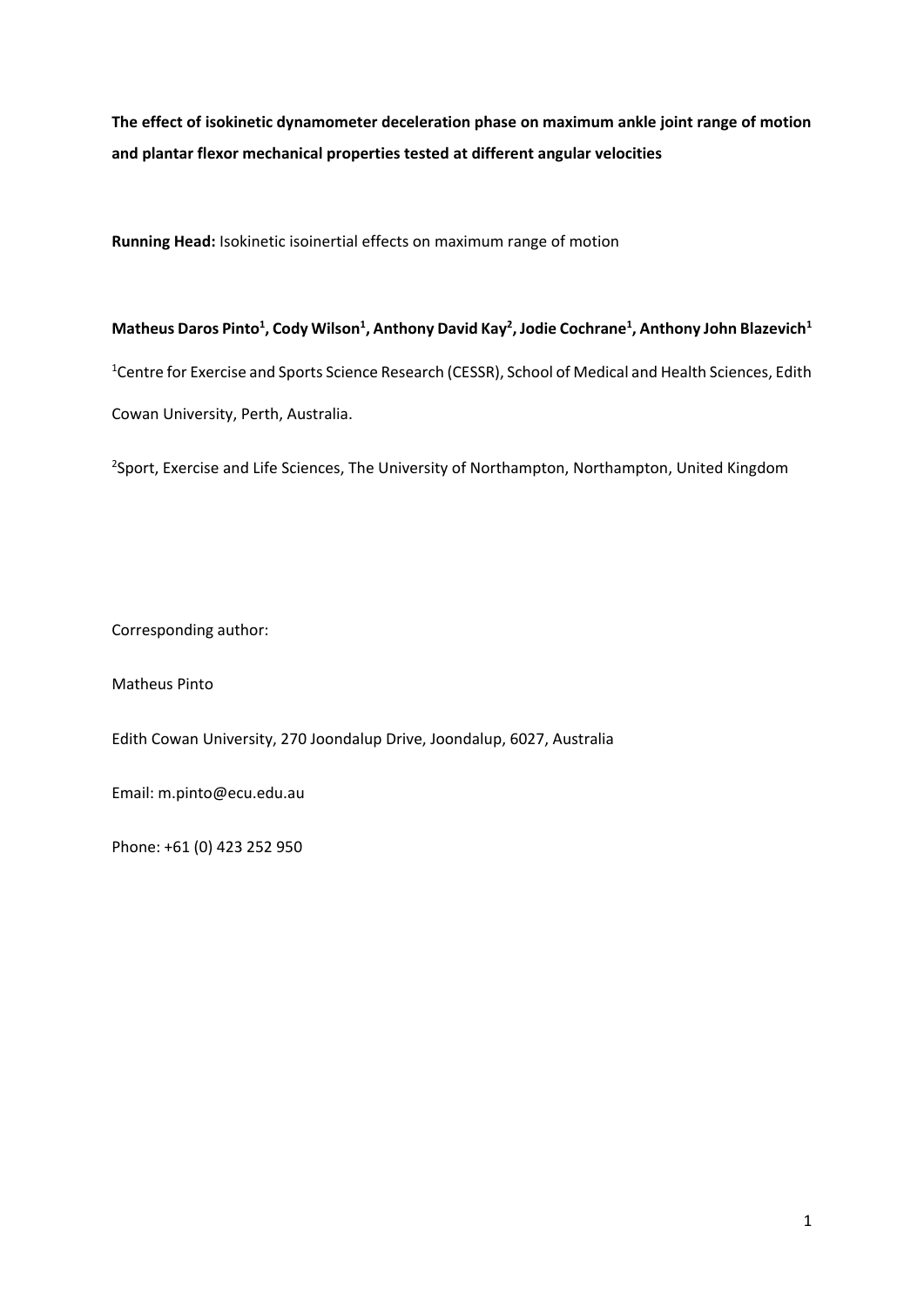# **ABSTRACT**

 During range of motion (max-ROM) tests performed on an isokinetic dynamometer, the mechanical delay between the button press (by the participant to signal their max-ROM) and the stopping of joint rotation resulting from system inertia induces errors in both max-ROM and maximum passive joint moment. The present study aimed to quantify these errors by comparing data when max-ROM was 6 obtained from the joint position data, as usual ( $max\text{-ROM}_{POS}$ ), to data where max-ROM was defined 7 as the first point of dynamometer arm deceleration (max-ROM<sub>ACC</sub>). Fifteen participants performed 8 isokinetic ankle joint max-ROM tests at 5, 30 and  $60^{\circ}$ s<sup>-1</sup>. Max-ROM, peak passive joint moment, end- range musculo-articular (MAC) stiffness and area under the joint moment-position curve were 10 calculated. Greater max-ROM was observed in max-ROM<sub>POS</sub> than max-ROM<sub>ACC</sub> (*P*<0.01) at 5 11  $(0.2\pm0.15\%)$ , 30 (1.8 $\pm$ 1.0%) and 60°·s<sup>-1</sup> (5.9 $\pm$ 2.3%), with the greatest error at the fastest velocity. Peak 12 passive moment was greater and end-range MAC stiffness lower in max-ROM<sub>POS</sub> than in max-ROM<sub>ACC</sub> 13 only at 60°·s<sup>-1</sup> (*P* <0.01), whilst greater elastic energy storage was found at all velocities. Max-ROM and peak passive moment are affected by the delay between button press and eventual stopping of joint rotation in an angular velocity-dependent manner. This affects other variables calculated from the 16 data. When high data accuracy is required, especially at fast joint rotation velocities (≥30° s<sup>-1</sup>), max- ROM (and associated measures calculated from joint moment data) should be taken at the point of first change in acceleration rather than at the dynamometer's ultimate joint position.

**Key words:** muscle stretching; flexibility; muscle stiffness; velocity-dependent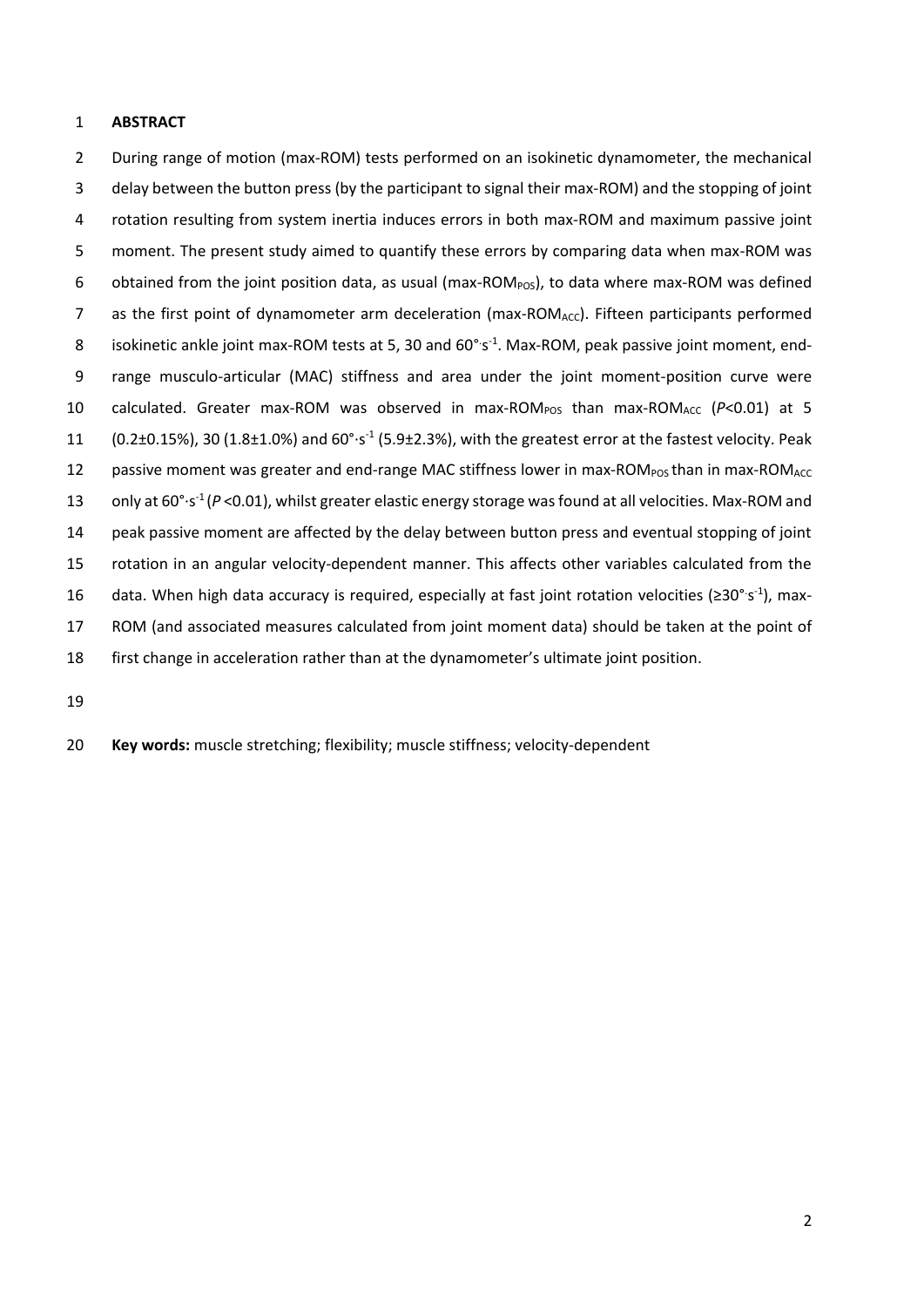#### **INTRODUCTION**

 Maximal joint range of motion (max-ROM) and resistance to tissue elongation (components of 'flexibility') are important physical attributes influencing performances in athletic tasks and activities of daily living (Fong et al., 2011; Hemmerich et al., 2006) and have been linked to musculotendinous strain injury risk (Watsford et al., 2010; Witvrouw et al., 2003).

 Max-ROM tests are typically performed by rotating a joint either manually or with external 27 robotic/computerized machinery assistance, e.g. through the use of isokinetic dynamometers (McNair et al., 2002; Palmer et al., 2017). When using isokinetic dynamometers, subjects stop the stretch by pushing a hand-held button at the point of maximal tolerable stretch. However, both electronic and mechanical delays are present between the button push and the stopping of the dynamometer's rotating arm. The latter delay is characterised by the deceleration of the moving lever arm (Brown et al., 1995) leading to an angular velocity-dependent overestimation of max-ROM, although the magnitude of this delay is presently unclear. Since tissues crossing the joint are viscoelastic (i.e. there is a stretch velocity-dependent response; McNair et al., 2002; Rehorn et al., 2014), the maximum moment obtained at stretch termination may also be incorrect because stiffness should be reduced as the tissue stretch speed is decreased upon deceleration of the dynamometer arm. This deceleration would hence complicate the calculation of other variables such as musculo-articular complex stiffness and elastic energy storage, which require the input of both joint moment and joint angular change information (McNair and Portero, 2005). Because of these errors, incorrect conclusions could be made if such variables were compared between tests at different angular velocities and/or in response to physical training, detraining or neurological disorders where tissue mechanical properties are altered. Alternatively, using the max-ROM achieved at the start of the deceleration phase (i.e. true volitional stretch limit) should mitigate these errors.

 The purposes of the present study were to i) determine whether max-ROM measured prior to dynamometer arm deceleration is different to the max-ROM determined at the greatest absolute joint position achieved, and whether this difference varies with rotation velocity, and ii) quantify the error introduced into variables calculated from max-ROM and joint moment data (e.g. peak passive joint moment [stretch tolerance], passive end-range musculo-articular stiffness and passive elastic energy storage).

## **METHODS**

**Overview and participants**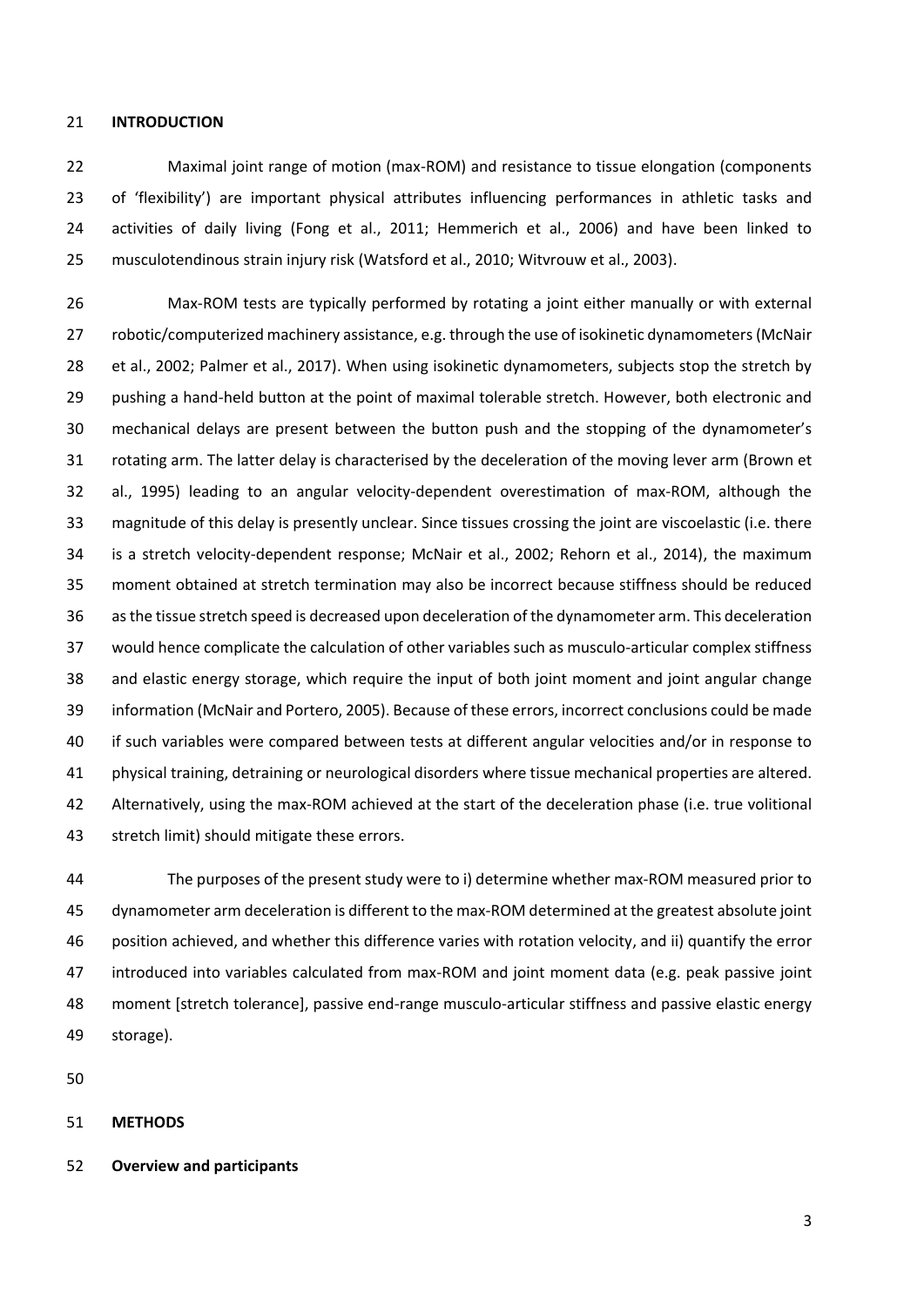Fifteen active men (27.6±6.9 y, 78.3±11.8 kg, and 1.76±0.06 m) with a minimum 20° 54 dorsiflexion max-ROM during a slow ankle stretch (i.e.  $5^{\circ}$ s<sup>-1</sup>) with the knee fully extended volunteered 55 for the present study, which was approved by the institutional research ethical committee (project nº 19683). Participants visited the laboratory on three occasions separated by ≥72 h. The first and second visits were devoted to extensive familiarisation of the test procedures (see Supplementary Material 1), and the experimental protocol was performed on the third visit.

#### **Maximum joint range of motion assessment**

 Participants were positioned on the chair of an isokinetic dynamometer (Biodex System 4, Biodex Medical Systems, Shirley, New York) with the hip angle at 55° (i.e. semi-reclined), knee fully 62 extended (0°), the ankle in the anatomical position (0°; sole of the foot perpendicular to the shank) and the lateral malleolus aligned to the dynamometer's axis of rotation (Kay and Blazevich, 2009). A rigid clip strap was tightened across the foot to minimise heel displacement from the dynamometer footplate. The knee was placed in an extended position to take up slack from the dynamometer system as well as to ensure the plantar flexor muscles were fully stretched during the stretch tests (Blazevich et al., 2012). Thereafter, the participant's ankle was rotated into dorsiflexion from 20° of plantar flexion to full volitional dorsiflexion ROM (point discomfort that they could no longer tolerate stretching), with the stretch terminated when the participant pressed a dynamometer control button. Maximal dorsiflexion range of motion was calculated from anatomical position (0° dorsiflexion). This test was chosen in opposition to active ROM tests (e.g. active dorsiflexion to max-ROM) in order to test the person's maximal stretching ability (i.e. maximum volitional ROM) which is not influenced by the individual's ability to volitionally rotate the ankle into dorsiflexion.

 During the stretches, participants were asked to completely relax their muscles whilst muscle activity (EMG) feedback was given instantaneously on a screen placed in front of them. Stretches were 76 performed at three different angular velocities (5, 30, and 60 $^{\circ}$ s<sup>-1</sup>) separated by 90 s. Within each 90-s period, participants performed a 5-s sub-maximal contraction at 60% of MVIC in order to condition the muscle-tendon complex for further strain. Two to five max-ROM trials at each velocity were given with a 1-min inter-trial interval. The number of trials was determined by the max-ROM difference between trials; that is, an additional trial was performed only if a difference ≥5% of max-ROM was 81 observed. Angular velocities were always presented in the order 5, 30, and 60 $^{\circ}$ s<sup>-1</sup> because the rate of 82 decrease in stiffness across repeated stretches has been reported to be greater when fast stretching angular velocities are imposed (McNair et al., 2002).

**Joint position (***θ)***, joint moment (), joint angular velocity (***ω***) and joint acceleration (α)**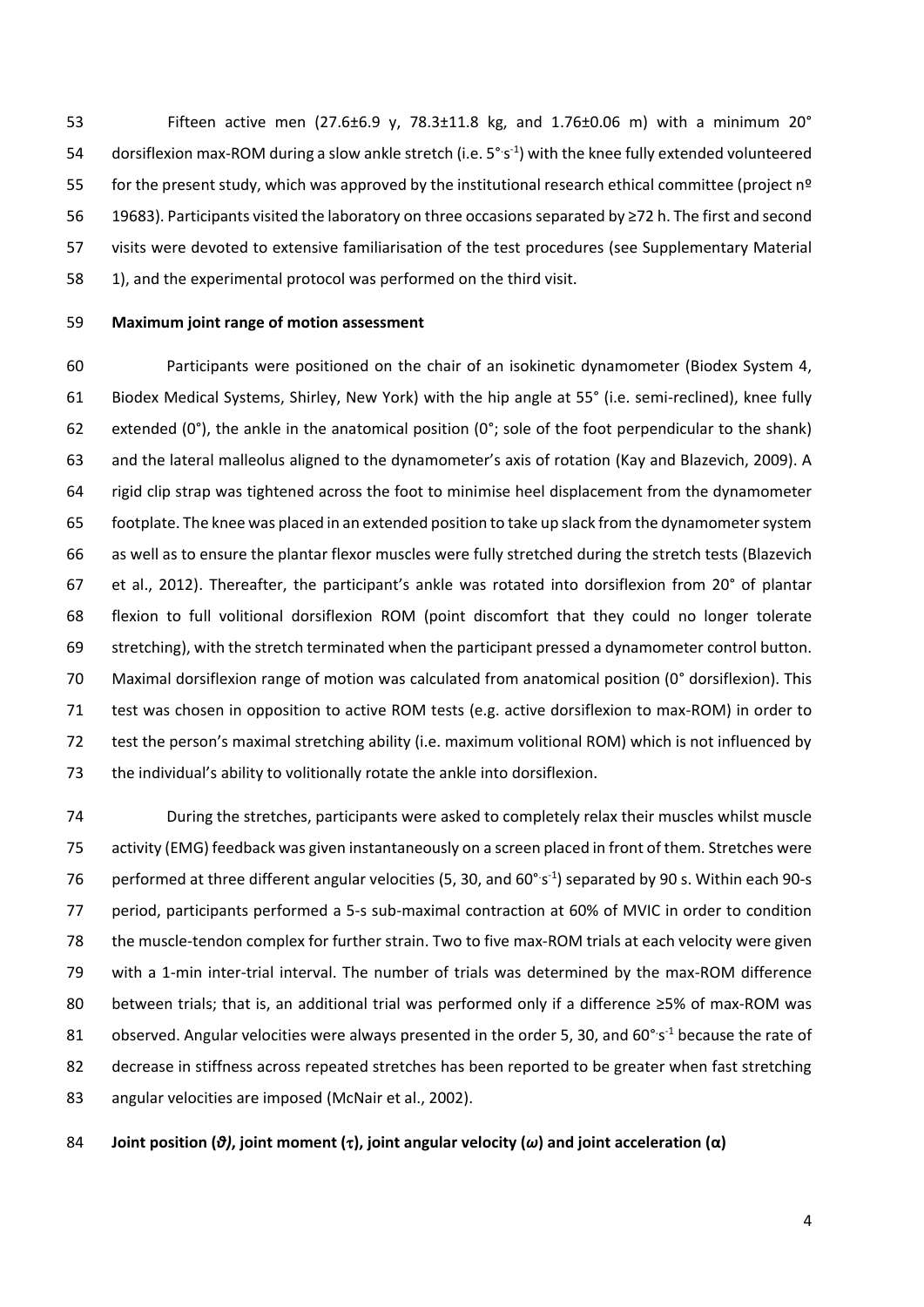Passive joint moment, joint position, and joint angular velocity were recorded from the dynamometer, and joint acceleration was subsequently derived from the velocity data. The start of stretch was determined *post-hoc* as the last peak of signal deflection that was greater or equal to two standard deviations of the average, unfiltered velocity baseline, i.e. true data prior to stretch. Maximum joint ROM (max-ROM), however, was defined as a) the maximal position observed in the 90 joint position trace (max-ROM<sub>POS</sub>), and b) the position at which the acceleration signal crossed zero 91 and did not return to baseline at the end of the constant-velocity phase (max-ROM<sub>ACC</sub>), which was assumed to be indicative of the participant's button push time, i.e. true volitional max-ROM (see Figure 1).

 Passive joint moment and velocity signals were filtered using 15- and 10-Hz low-pass filters, respectively, determined by residual analysis. A Fast Fourier Transformation (FFT) analysis was performed on the position signal to determine the optimal cut-off frequency, which was given by a linear fit of the tail amplitude-frequency relationship. The line that would have crossed the x-axis (had 98 it continued) was considered the optimum cut-off frequency (mean  $f_c = 35$  Hz).

# **\*\*\*place Figure 1 here\*\*\***

# **Peak passive joint moment, end-range musculo-articular complex (MAC) stiffness, and passive elastic energy storage**

102 The passive max-ROM trials enabled max-ROM<sub>POS</sub>, max-ROM<sub>ACC</sub>, peak passive moment (stretch tolerance), the slope of the passive moment curve (end-range MAC stiffness), and the area under the passive moment curve (elastic potential energy storage) to be calculated. Peak passive 105 moment was calculated as the moment at max-ROM<sub>POS</sub> and max-ROM<sub>ACC</sub>, whereas passive elastic energy was calculated as the area under the passive moment-angle curve from the anatomical 107 position to max-ROM<sub>POS</sub> and ROM<sub>ACC</sub> (Nm·<sup>o-1</sup>). The slope of the passive moment-angle curve was calculated as the change in ankle moment per change in joint angle through the last 10° of dorsiflexion (Kay et al., 2016).

#### **Statistical analysis**

 Descriptive data are shown as mean ± standard deviation (mean ± SD), and the normality of all values was verified with Shapiro-Wilk test. For normally distributed data, paired-samples t-tests were used, whilst data without normal distribution were compared using the Wilcoxon signed-rank test. When a significant difference was observed, Hedge's effect size was calculated as  $\frac{Mean2-Mean1}{SD_{pooled}}$  for parametric data (Nakagawa and Cuthill, 2007), whilst  $\frac{2r_{pb}}{\sqrt{2r_{eb}}}$  $\sqrt{(1-r_{pb}^2)}$ 115 for parametric data (Nakagawa and Cuthill, 2007), whilst  $\frac{2766}{100}$  was used for non-parametric data;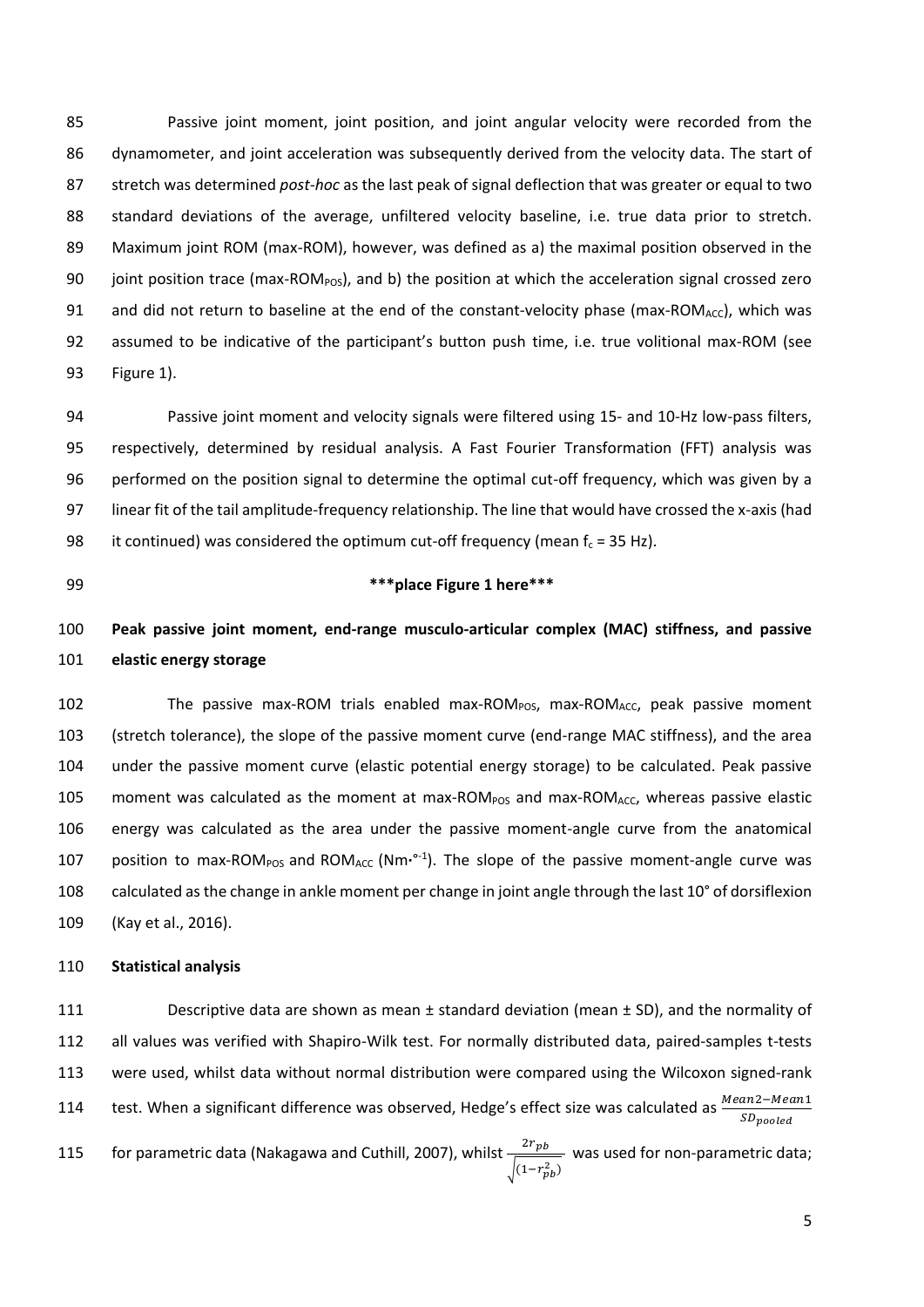116 point-biseral correlation  $r_{pb}$  was given by  $\frac{z}{\sqrt{N}}$ , where z is the Wilcoxon Z score and *N* is the sample 117 size (Ivarsson et al., 2013). All data were analysed using SPSS statistical software (version 25.0; SPSS, 118 Chicago, IL, USA) with a level of significance set *a priori* at α=0.05.

119

# 120 **RESULTS**

#### 121 **Maximum joint range of motion**

122 As shown in Figure 2, at  $5^{\circ} \cdot s^{-1}$  a small but significant difference between max-ROM<sub>POS</sub> 123 (34.9±6.3°) and max-ROM<sub>ACC</sub> (34.8±6.3°) was observed (t=5.84, *P*<0.001, ES=0.01). Max-ROM 124 determined at angular velocities of 30 and  $60^{\circ}$  s<sup>-1</sup> were not normally distributed ( $P$ <0.05) and were 125 thus compared using Wilcoxon signed-rank tests. Statistical analysis revealed significantly greater 126 max-ROM<sub>POS</sub> compared to max-ROM<sub>ACC</sub> in tests performed at 30°·s<sup>-1</sup> (42.8±4.4 vs. 41.9±4.0°; Z=-3.408, 127 P=0.001, ES=1.58) and 60°·s<sup>-1</sup> (43.0±5.5 vs. 40.4±4.6°; Z=-3.408, P=0.001, ES=1.58). Note that two 128 outliers were observed in the analyses from tests performed at  $60^{\circ}$ -s<sup>-1</sup> (see Figure 2c) and hence a 129 separate analysis, excluding these participants, was performed. Paired-samples t-tests again revealed 130 significantly greater max-ROM<sub>POS</sub> than max-ROM<sub>ACC</sub> (44.8±2.5 vs. 41.9±1.4°; t=8.3, *P<0.001*, ES=1.37). 131 Within-day reliability was determined by standard error of measurement (SEM, i.e. typical error) and 132 coefficient of variation (%). SEM and CV for max-ROM<sub>POS</sub> were 0.97 and 2.2%, 1.1 and 2.0% and 1.3 133 and 2.2% for joint rotations performed at 5, 30 and  $60^{\circ} \cdot s^{-1}$ , respectively. SEM and CV for max-ROM<sub>ACC</sub> 134 were 0.98, 2.2%, 0.86 and 1.7% and 1.1 and 2.2% for joint rotations performed at 5, 30 and  $60^{\circ} \cdot s^{-1}$ .

# 135 **Peak passive joint moment (stretch tolerance)**

136 For joint rotations at  $60^{\circ}$ -s<sup>-1</sup>, significantly greater peak passive joint moments values were 137 obtained at max-ROM<sub>POS</sub> (267.7±73.4 Nm) than max-ROM<sub>ACC</sub> (257.0±73.0 Nm) (t=4.4, P=0.001, 138 ES=0.15). However, no significant differences were observed between max-ROM<sub>POS</sub> and max-ROM<sub>ACC</sub> 139 in joint rotations performed at 5 and 30°·s<sup>-1</sup> (P>0.2). SEM and CV for peak joint moment obtained from 140 max-ROM<sub>POS</sub> were 8.2 and 4.8%, 8.2 and 3.0% and 11.4 and 3.8% for joint rotations performed at 5, 141 30 and  $60^{\circ} \cdot s^{-1}$ , respectively. SEM and CV for peak joint moment obtained from max-ROM<sub>ACC</sub> were 7.9 142 and 4.6%, 9.8 and 2.9% and 13.5 and 4.4% for joint rotations performed at 5, 30 and  $60^{\circ}$  s<sup>-1</sup>, 143 respectively.

- 144
- 

#### 145 **\*\*\*place Figure 2 here\*\*\***

146 **End-range musculo-articular complex (MAC) stiffness**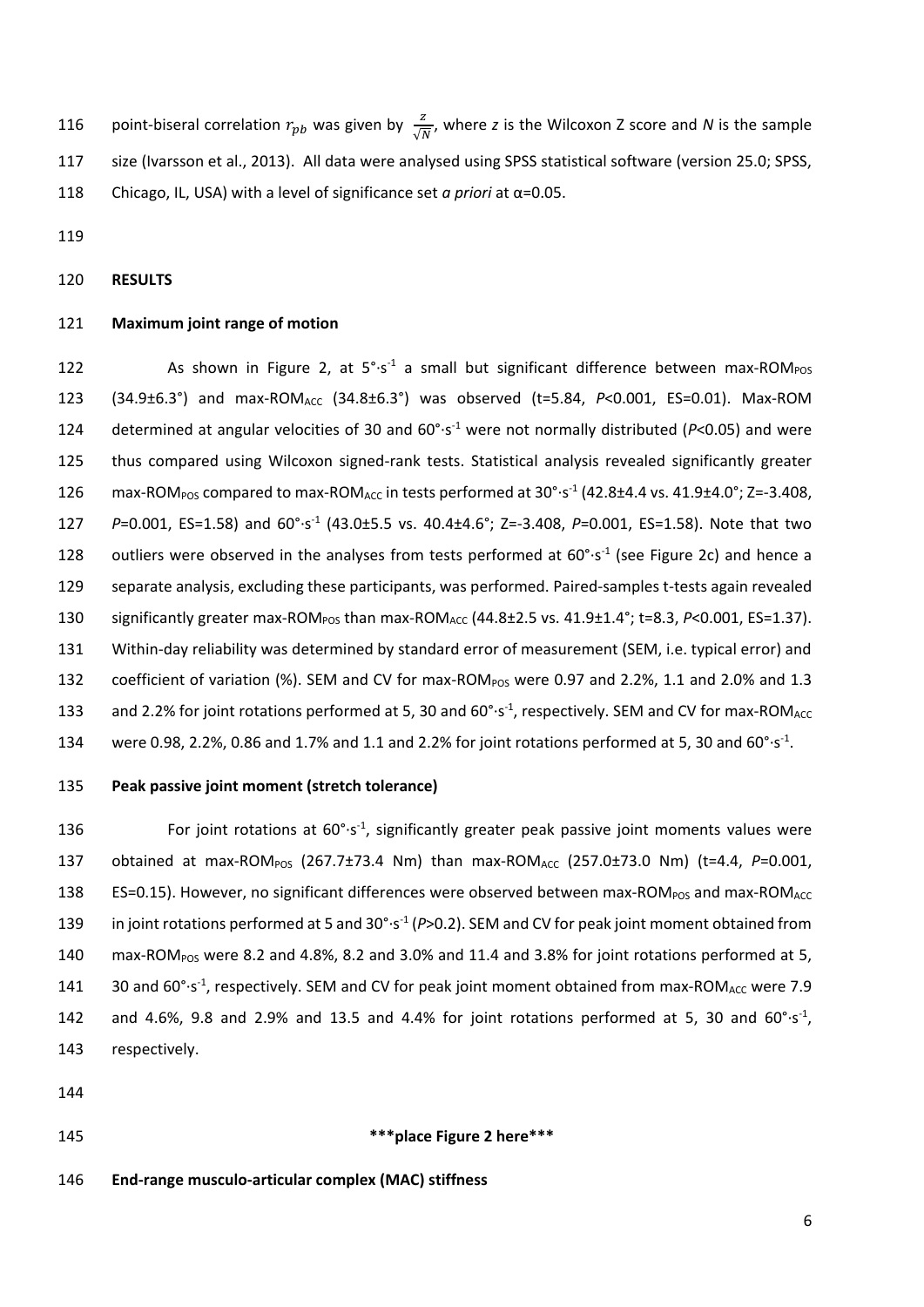147 Significantly lower end-range MAC stiffness values were calculated using max-ROM $_{\text{POS}}$ 148 (4.4 $\pm$ 2.4 Nm<sup>. o-1</sup>) than max-ROM<sub>ACC</sub> (6.2 $\pm$ 1.2 Nm<sup>. o-1</sup>) in joint rotations performed at 60°·s<sup>-1</sup> (t=4.4, *P*=0.004, ES=1.06). However, no significant differences in end-range MAC stiffness values calculated 150 using max-ROM<sub>POS</sub> and max-ROM<sub>ACC</sub> were observed for joint rotations performed at  $5^{\circ} \cdot s^{-1}$  (6.1±2.3 vs. 6.04 ± 2.4, ES= 0.01, *P*=0.2) or 30°·s-1 (5.6±2.7 vs. 6.76±1.6, ES= 0.5, *P*=0.06).

#### **Passive elastic energy (area under moment-angle curve)**

153 Significantly greater passive elastic energy values were obtained in max-ROM<sub>POS</sub> compared to 154 max-ROM<sub>ACC</sub> for joint rotations at all velocities (49.6±23.8 vs. 49.5±23.8 Nm·<sup>°</sup>, t=5.95, *P<0.001*, 155 ES=0.01, 5°·s<sup>-1</sup>; 99.1±37.1 vs. 96.1±33.9 Nm<sup>,</sup>°, t=2.69, P=0.017, ES=0.12, 30°·s<sup>-1</sup>; 115.8±43.7 vs. 156 103.2±38.4 Nm·<sup>°-1</sup>, t=6.48, *P*<0.001, ES=0.31, 60°·s<sup>-1</sup>).

# **\*\*\*Place Figure 3 here\*\*\***

#### **DISCUSSION**

 The maximum ankle joint range of motion (max-ROM) was influenced by the mechanical delay in the stopping of the lever arm of an isokinetic dynamometer, which resulted in an overestimate of the joint angle. Consequently, errors in variables that require the input of max-ROM data (peak passive joint moment, end-range musculo-articular complex (MAC) stiffness and elastic energy storage) were also observed, particularly in joint rotations performed at faster velocities (i.e.  $\geq 30^{\circ} \cdot s^{-1}$ ).

 Max-ROM tests performed in this study required the participant's decision to terminate the stretch at their maximum stretch tolerance by pushing a hand-held button to cease the movement (after which the footplate returned towards plantar flexion). This process is associated with electronic and mechanical delays between the button push and the stopping of the dynamometer's rotating arm. Theoretically, the electronic delay is constant and small irrespective of angular velocity, but the mechanical delay (i.e. deceleration phase prior to stopping of the dynamometer arm) increases linearly with joint rotation velocity (Brown et al., 1995; Nordez et al., 2008). This was experimentally confirmed in the present study to affect max-ROM estimates in joint rotations performed at 30 and 60°·s<sup>-1</sup>. In fact, the max-ROM determined as the greatest joint angle obtained by inspection of the 173 angle-time data (max-ROM<sub>POS</sub>) was  $0.8\pm0.5^\circ$  (1.8 $\pm1\%$ ) and 2.6 $\pm1.2^\circ$  (5.9 $\pm2.4\%$ , i.e. ≈ double the within day variability) greater at these velocitiesthan the angle observed when the angular acceleration-time 175 trace deflected downwards (i.e. max-ROMACC). This is considered the point at which the first signal to stop the stretch was received at the dynamometer's motor. However, in joint rotations performed at 5°·s-1 the statistically significant 0.1±0.04° (0.2±0.2%) difference was not likely to be practically meaningful. Thus, the acceleration trace should be examined in order to determine the 'true' volitional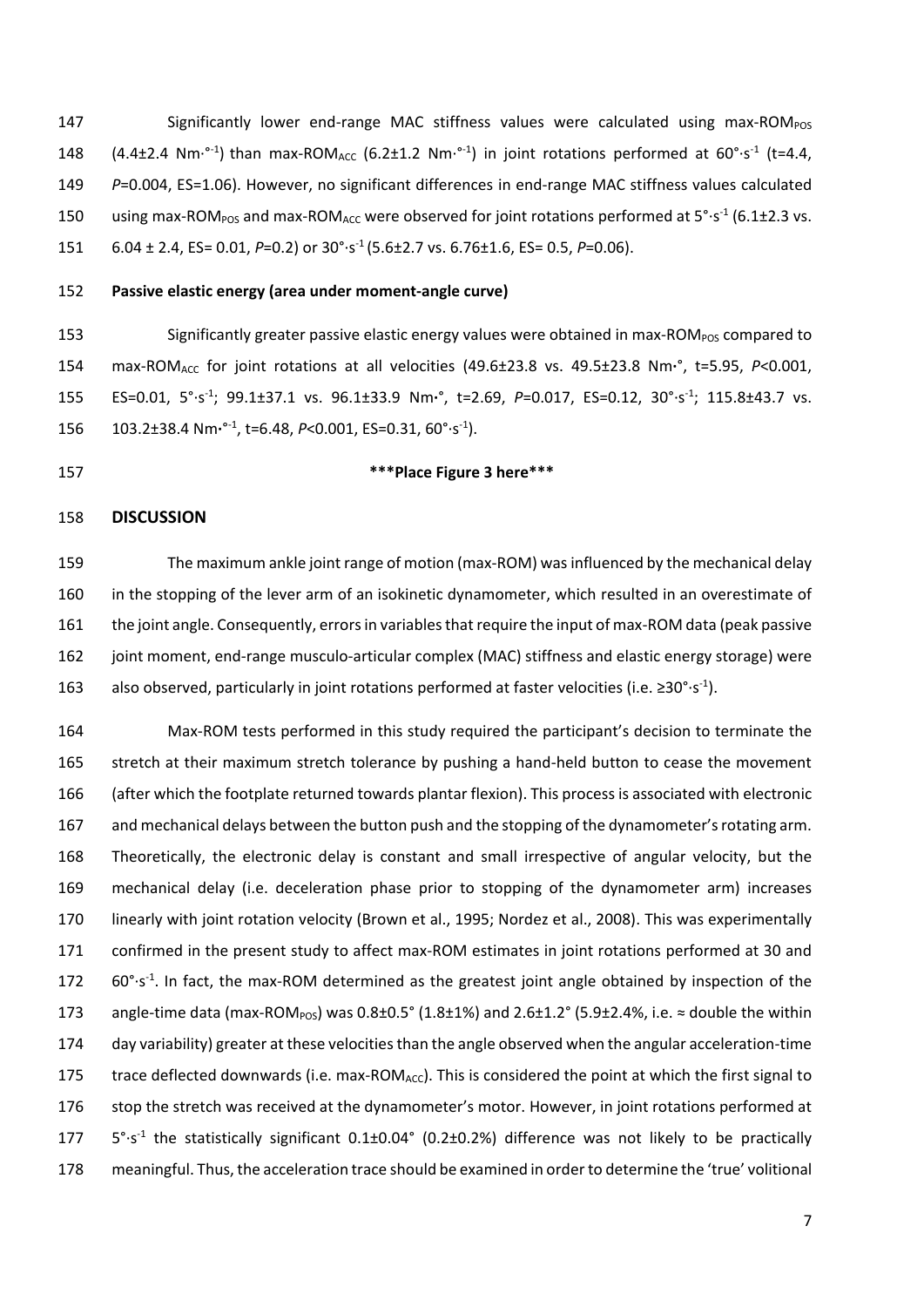179 max-ROM estimates, at least at faster rotation velocities (i.e.  $\geq 30^{\circ} \cdot s^{-1}$ ). If the acceleration trace is not 180 readily interpretable, mathematical equations are provided in Supplementary Material 2 to estimate 181 max-ROM<sub>ACC</sub> from max-ROM<sub>POS</sub>. It is important to note, however, that although estimates of max-182 ROM<sub>ACC</sub> at 30 and 60°·s<sup>-1</sup> were accurate, a systematic and potentially meaningful error (-0.4 to 2.8°) in 183 max-ROM estimates was found for joint rotations performed at  $60^{\circ}$ -s<sup>-1</sup>. Similar results were also 184 observed for peak passive joint moment with errors ranging 6.5–10.6 Nm in joint rotations performed 185 at  $60^{\circ} \cdot s^{-1}$  (Supplementary Material 2).

186 In the present study, the maximum passive joint moment (i.e. 'stretch tolerance'; Halbertsma 187 and Goeken, 1994; Kay et al., 2016) obtained at max-ROM $_{POS}$  was significantly greater than that 188 obtained at max-ROM<sub>ACC</sub> in joint rotations performed at  $60^{\circ} \cdot s^{-1}$ , but not at 5 or 30° $\cdot s^{-1}$ . The greater 189 peak passive joint moment values obtained in max-ROM<sub>POS</sub> in 60°·s<sup>-1</sup> trials might be related to the 190 additional joint rotation placing further stretch on the musculo-articular complex, which would then 191 produce a greater resistive (i.e. recoil) force. Perhaps surprisingly, the greater  $(0.1\pm0.04^\circ$  and  $0.8\pm0.5^\circ)$ 192 max-ROMs observed in joint rotations at 5 and 30°·s<sup>-1</sup> were not associated with a statistical increase 193 in peak passive joint moment. Nonetheless, errors in max-ROM, and thus in peak joint moment, will 194 lead to subsequent errors in end-range MAC stiffness and elastic energy storage calculations. For 195 example, the average end-range MAC stiffness at  $5^{\circ} \cdot s^{-1}$  was 6.1±2.4 Nm $\cdot^{0.1}$  computed from both max-196 ROM<sub>ACC</sub> and max-ROM<sub>POS</sub>. However, end-range MAC stiffness computed using max-ROM<sub>POS</sub> were 197  $5.6\pm2.7$  and 4.4 $\pm$ 2.4 Nm<sup>. $\circ$ -1</sup> for joint rotations performed at 30 and 60 $\circ$ -s<sup>-1</sup>, respectively. One might thus 198 conclude that an inverse relationship exists between MAC stiffness and stretching velocity, which is 199 physiologically unreasonable given the viscoelastic properties (rate dependence) of muscle and 200 tendons (Clemmer et al., 2010; Rehorn et al., 2014).

201 Therefore, the use of max-ROM<sub>ACC</sub> is recommended in preference to max-ROM<sub>POS</sub> if max-ROM 202 tests are performed at velocities  $\geq 30^{\circ} \cdot s^{-1}$  at the ankle joint.

203

#### 204 **ACKNOWLEDGEMENT**

 We would like to thank all the participants that volunteered for this study as well as Nadija Vrdoljak, head laboratory technician, for her technical assistance and advice that was of utmost importance to complete this study. MP would like to thank the School of Medical and Exercise Science for its financial support.

209

# 210 **CONFLICT OF INTEREST**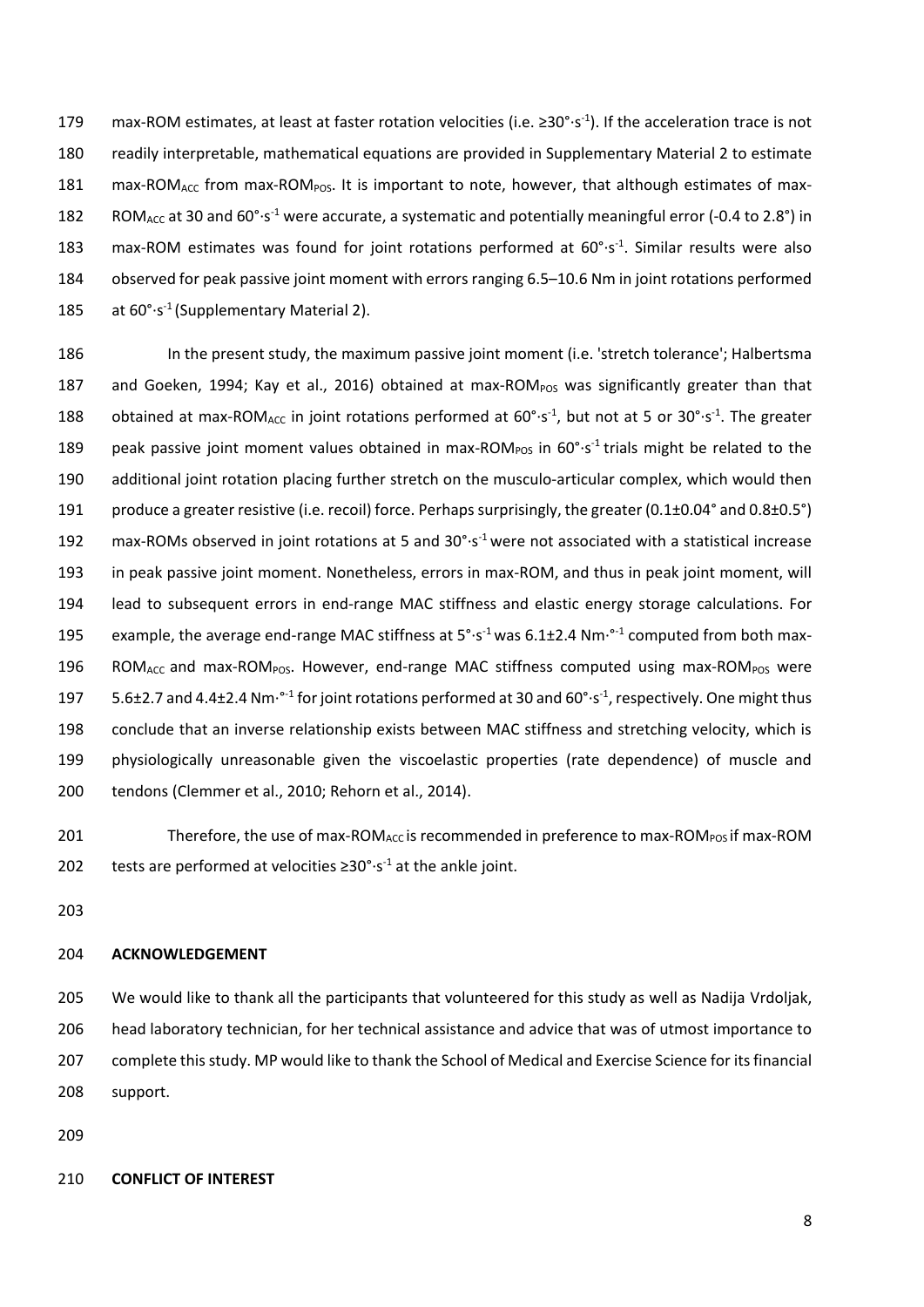The authors declare no conflict of interest to disclose.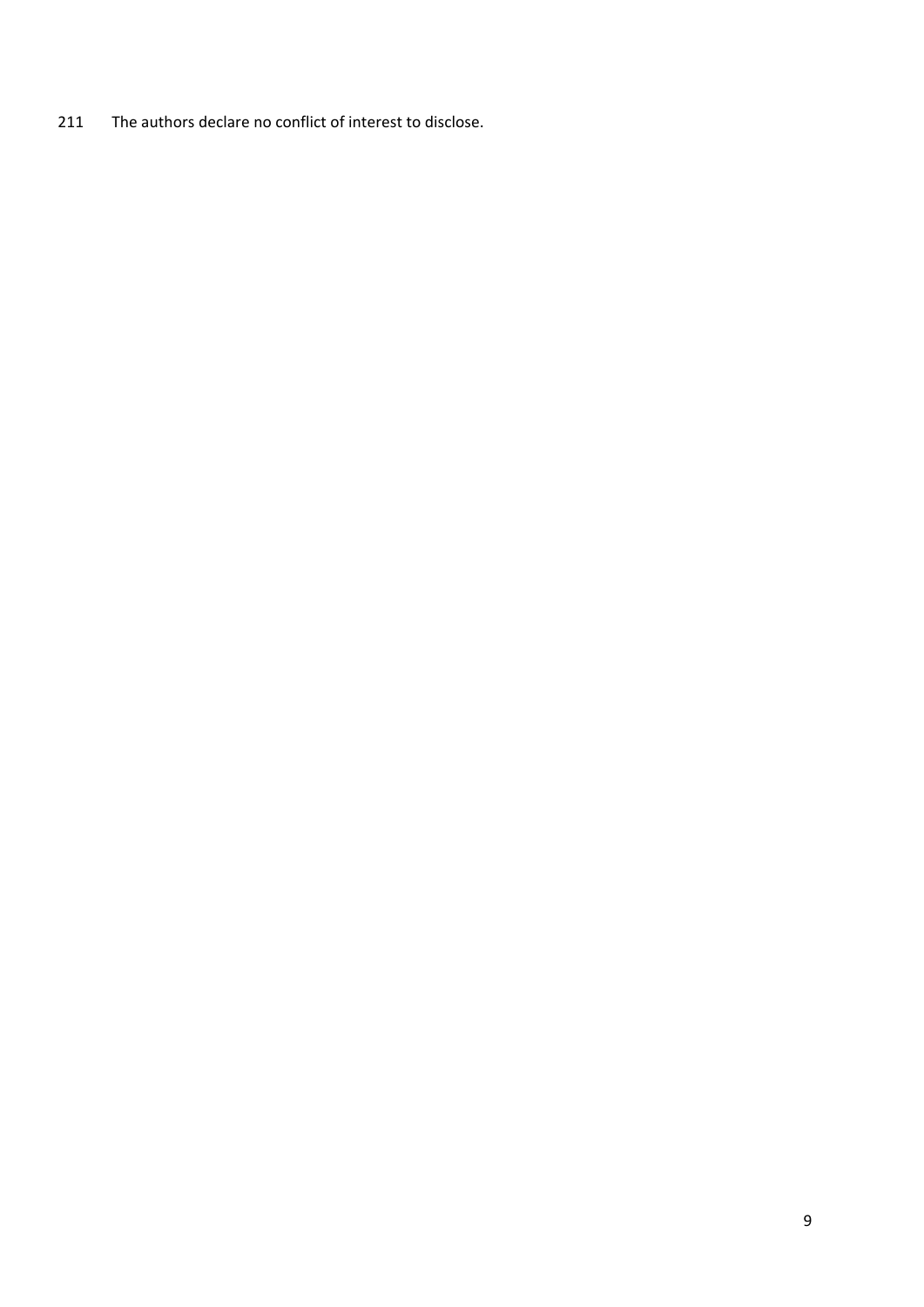#### **REFERENCES**

- Blazevich, A.J., Cannavan, D., Waugh, C.M., Fath, F., Miller, S.C., Kay, A.D., 2012. Neuromuscular
- factors influencing the maximum stretch limit of the human plantar flexors. Journal of Applied

Physiology (1985) 113, 1446-1455.

- Brown, L.E., Whitehurst, M., Gilbert, R., Buchalter, D.N., 1995. The effect of velocity and gender on
- load range during knee extension and flexion exercise on an isokinetic device. Journal of Orthopaedic
- & Sports Physical Therapy 21, 107-112.
- Clemmer, J., Liao, J., Davis, D., Horstemeyer, M.F., Williams, L.N., 2010. A mechanistic study for strain rate sensitivity of rabbit patellar tendon. Journal of Biomechanics 43, 2785-2791.
- Fong, C.M., Blackburn, J.T., Norcross, M.F., McGrath, M., Padua, D.A., 2011. Ankle-dorsiflexion range of motion and landing biomechanics. Journal of Athletic Training 46, 5-10.
- Halbertsma, J.P., Goeken, L.N., 1994. Stretching exercises: effect on passive extensibility and stiffness
- in short hamstrings of healthy subjects. Archieves of Physical Medicine and Rehabilitation 75, 976- 981.
- Hemmerich, A., Brown, H., Smith, S., Marthandam, S.S., Wyss, U.P., 2006. Hip, knee, and ankle kinematics of high range of motion activities of daily living. Journal of Orthopaedic Research 24, 770-
- 781.
- Ivarsson, A., Andersen, M.B., Johnson, U., Lindwall, M., 2013. To adjust or not adjust: Nonparametric

effect sizes, confidence intervals, and real-world meaning. Psychology of Sport and Exercise 14, 97-

- 102.
- Kay, A.D., Blazevich, A.J., 2009. Moderate-duration static stretch reduces active and passive plantar
- flexor moment but not Achilles tendon stiffness or active muscle length. Journal of Applied Physiology
- (1985) 106, 1249-1256.
- Kay, A.D., Richmond, D., Talbot, C., Mina, M., Baross, A.W., Blazevich, A.J., 2016. Stretching of Active Muscle Elicits Chronic Changes in Multiple Strain Risk Factors. Medicine & Science in Sports & Exercise
- 48, 1388-1396.
- McNair, P.J., Hewson, D.J., Dombroski, E., Stanley, S.N., 2002. Stiffness and passive peak force changes
- at the ankle joint: the effect of different joint angular velocities. Clinical Biomechanics (Bristol, Avon) 17, 536-540.
- McNair, P.J., Portero, P., 2005. Using isokinetic dynamometers for measurements associated with
- tissue extensibility. Isokinetic and Exercise Science 13, 53-56
- Nakagawa, S., Cuthill, I.C., 2007. Effect size, confidence interval and statistical significance: a practical
- guide for biologists. Biological Reviews of the Cambridge Philosophical Society 82, 591-605.